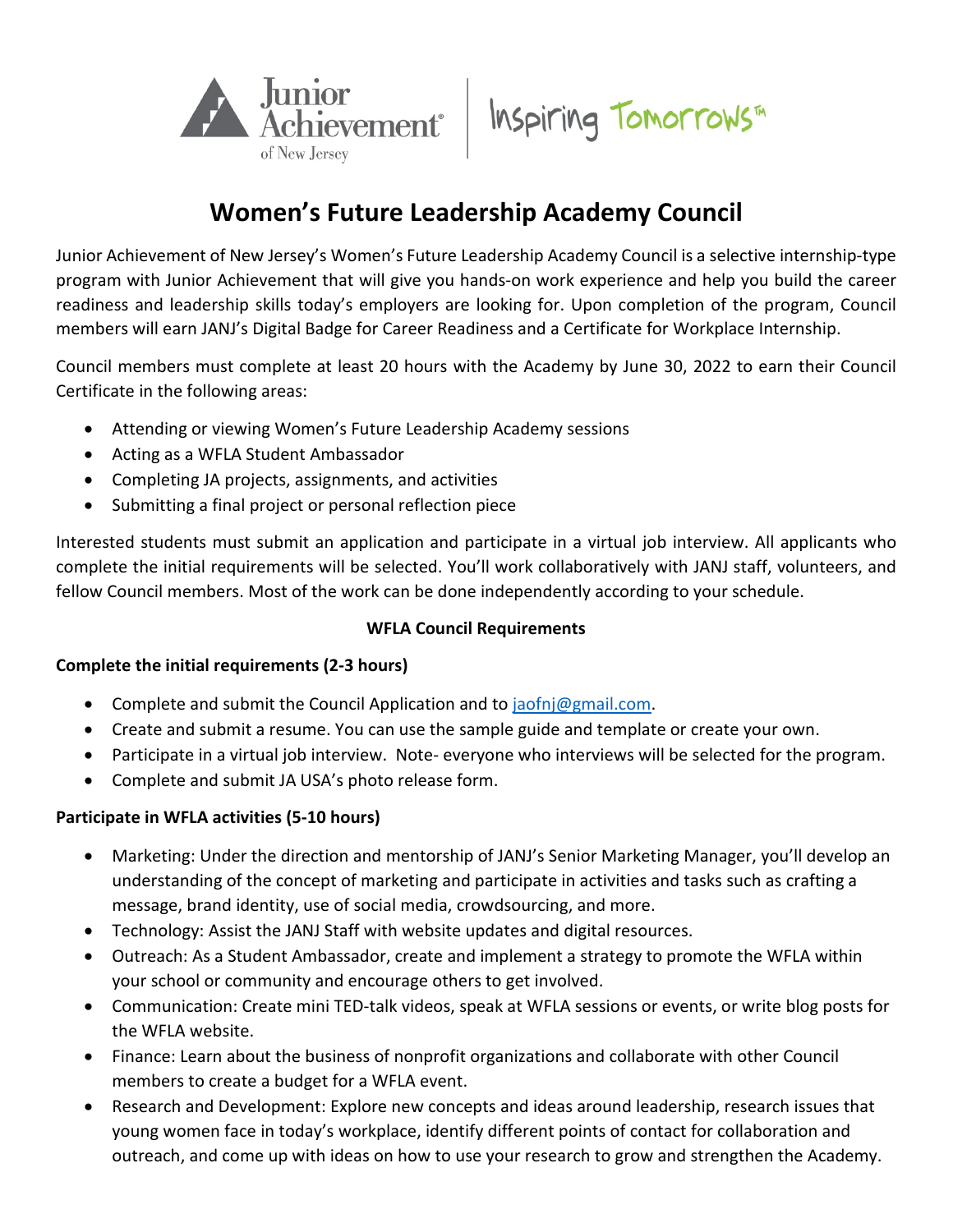#### **Complete Student Workbook Activities and attend virtual Council meetings (1-5 hours)**

• The workbook and meeting information will be posted in the Google Classroom and the WFLA website. Council members should visit the classroom and website on a regular basis.

#### **Attend 5 or more WFLA Sessions (5-10 hours)**

• Council members are encouraged to keep their cameras on during the sessions if possible, and engage with the volunteer mentors and students by asking questions, using the chat feature, or sharing your own thoughts and ideas. This will help you practice for virtual meetings as a college student or employee.

#### **Complete and submit a final project (1-5 hours)**

- Projects should be a reflection what you learned from the Council program and/or how the experience will help you in the future.
- This can be an essay, digital presentation, video, infographic, narrative, artwork, etc. Projects should look professional and represent you and your strengths as a leader.

#### **Complete and submit the Intern Activity Checklist.**

#### **Student Agreement**

- WFLA Council members must complete the requirements to the best of their ability.
- WFLA Council members/guardians must sign and return JA's photo release form.